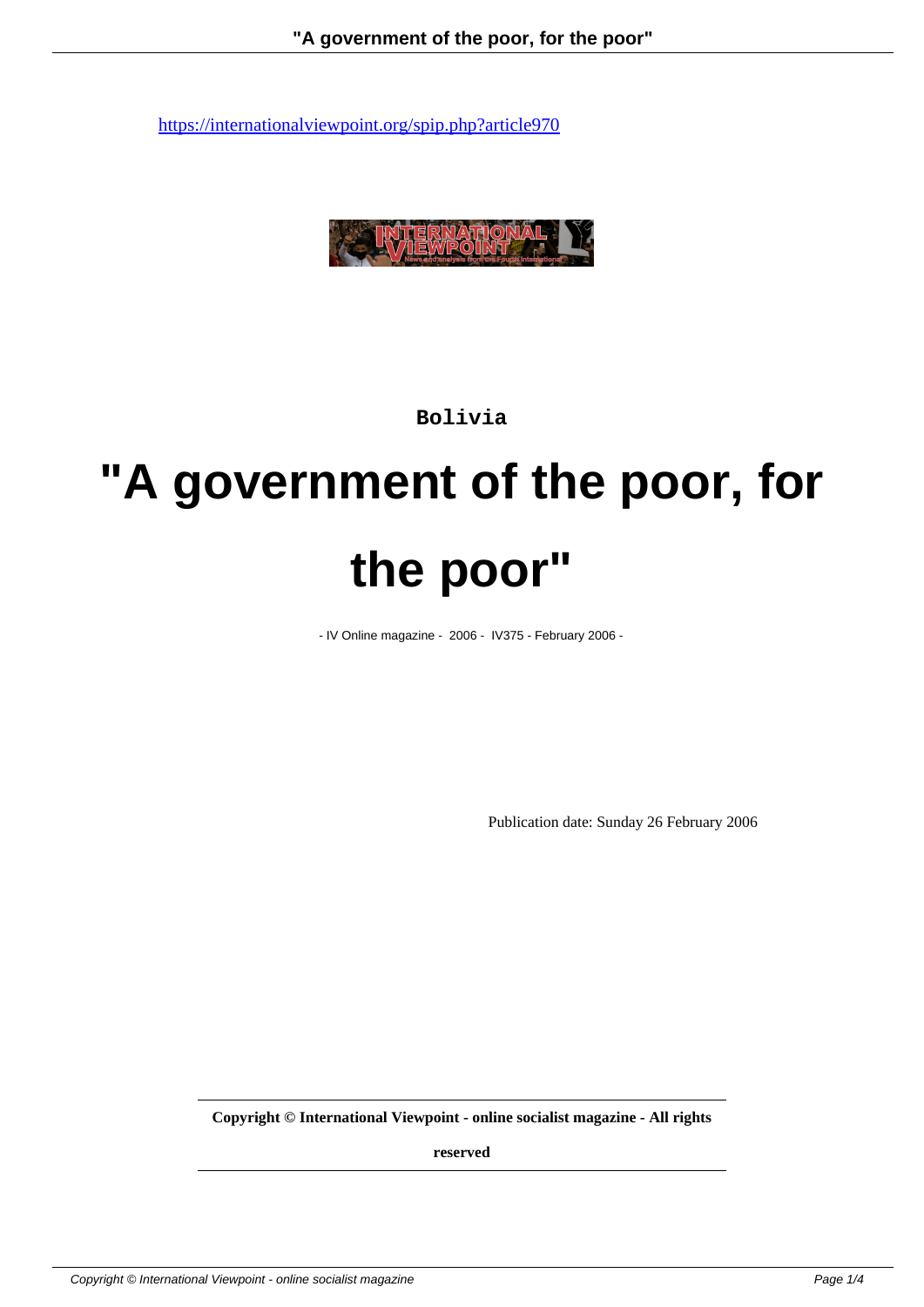**Juan Ramon Quintana had hardly had time to settle into his new job as Minister of the Presidency (which is what the Prime Minister is called in Bolivia) when he welcomed our Bolivian correspondent to his office in the Government Palace and gave him the interview that follows. He took the occasion to discuss the composition of the new government, which has a radical profile, as well as the tasks facing Evo Morales and his ministers. The interview was first published in the February 2nd issue of Rouge, weekly paper of the LCR (French section of the Fourth International.**

# **Rouge: The governmental cabinet does not come across as one that will bring tranquillity to the markets and to the United States. Is this a political signal that Evo Morales wanted to send?**

**Juan Ramon Quintana** - I think that this cabinet brings together the aspirations for change in Bolivian political life, insofar as it is made up of personalities who are close to the people, close to ordinary people. The ministers are people who have worked with the social movements, who have fought against the neo-liberal order, and they, more than anyone else, illustrate the virtues of resistance. They have the opportunity to learn how to govern. [https://internationalviewpoint.org/IMG/jpg/moralesdancesIV.jpg]

They have been chosen according to several criteria: this is a constellation that is representative of Bolivian society. There are four women, which is a first in Bolivian history. It is also a cabinet that reflects the participation of social movements. There is also a regional representation, there are intellectuals and university professors, as well as businessmen. In other words, we have managed to find a democratic, plural and coherent formula that illustrates this desire for change.

# **The appointment of Andres Soliz Rada also comes over as a strong signal to the oil companies, insofar as he has always defended the nationalization of gas, without making any concessions to them.**

Andres Soliz is a great fighter, who has always fought for the state to have sovereignty over its natural resources. He expresses an ideological struggle against the forms of imperialist domination of the United States, whether or not they are explicit. It is the continuity of the frustrated desire of nationalism that has existed since the 1930s. He is the heir of this current. He is not only an intellectual, but also someone who has taken part in social struggles.

# **We were surprised by the appointment of Casimira Rodriguez to head the Ministry of Justice. It is an incredibly strong signal to appoint a cleaning woman to this post!**

It is the historic demand of a big majority of cleaning women who have always been marginalized, who are invisible to society, mistreated and excluded, treated like animals in our society. These women do not occupy a domestic space, but suffer every form of violence. Casimira Rodriguez illustrates the struggle against this centuries-long injustice against women of whom the majority do not have social security, citizenship, sometimes not even an identity card.

### **As concerns the military general staff, will there also be surprises?**

I think that we are above all going to insist on the line laid down by the president, with criteria of selection based on respect for institutions, on respect for moral and ethical conduct, and lastly on a moral and patriotic reserve to defend the nation. These are the criteria that will guide our choice in this domain.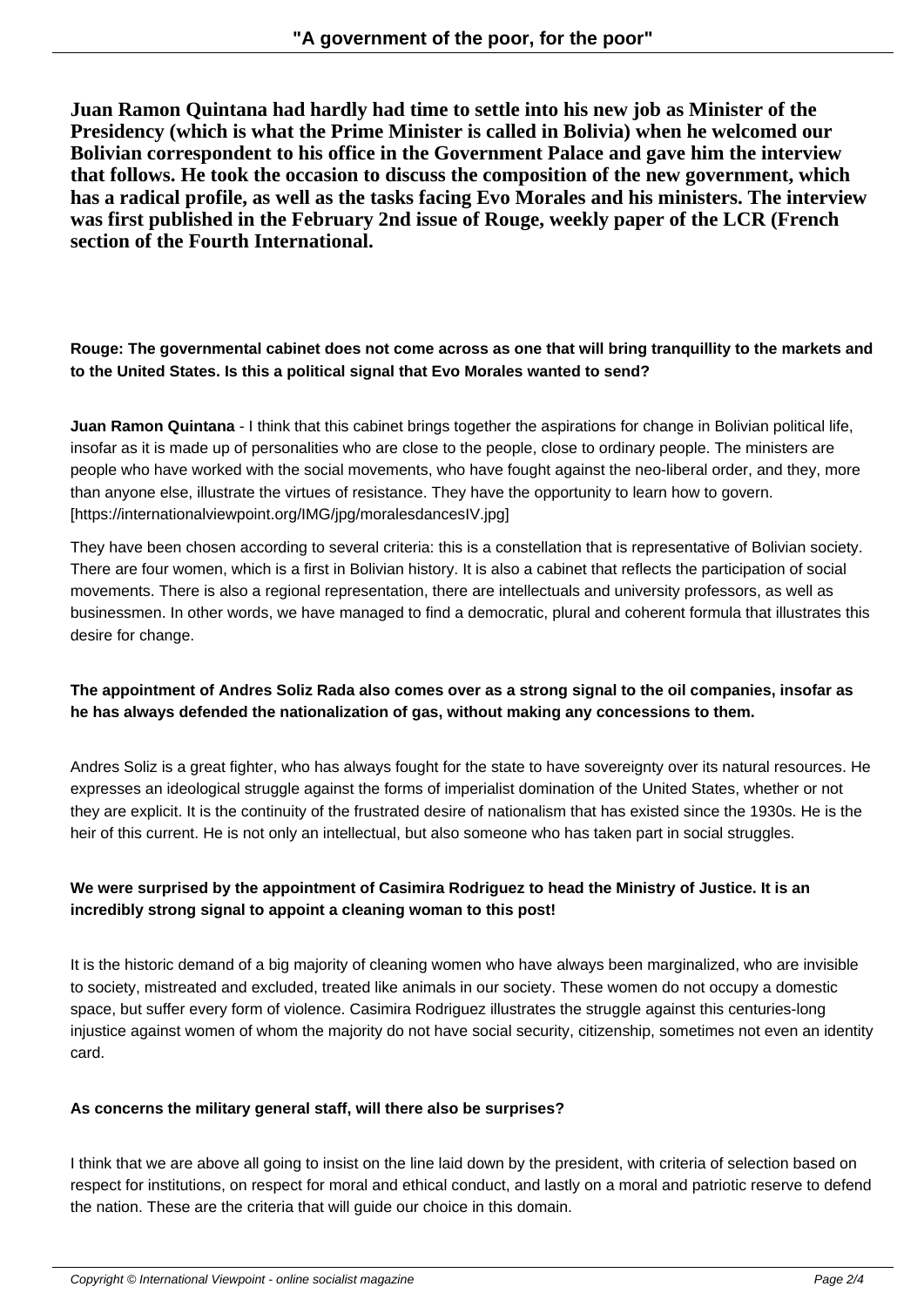#### **You have previously stated that the police and the army will no longer be an appendage of the Drug Enforcement Agency (DEA), which coordinates the anti-drug struggle in Bolivia and in Latin America. Do you maintain this attitude?**

Yes. A chapter of the political history of Bolivia, these last twenty years, has been the lending out of soldiers and police, who have been subordinated to foreign governments. Our government is going to restore sovereignty, by regaining it at the heart of the state, with the army and the police.

#### **Are we also entering into anew cycle of relations with Chile?**

Yes, we think so, we are optimistic on this subject. Two new presidents are together entering a new epoch for Latin America. There is a sincere leadership on the part of the Socialist Party in Chile. Chile is showing signs of breaking with the traditional conservatism that has characterized its relations with Bolivia. Our president has the strongest historical legitimacy to be able to resolve the dispute that has separated us from this country for such a long time.

# **Is the appointment of Soliz Rada also the sign that the relations between Bolivia and its neighbours on the energy question are going to change?**

Yes, because the changes in the organization of the executive power are going to illustrate the profound transformations of the state, first of all on the economic level. We are going towards a mixed economy, no longer a 100 per cent market economy. An economy where the state will be a central actor of the productive sector, where it will be the organiser of the economy, on a national level and abroad, for example in the energy domain.

The time has also come to put in place a government of the poor by the poor, with a presence of indigenous people that is no longer the caricature that was offered by Sanchez de Lozada from 1993 to 1997. We also need the presence of women. But this government is showing signs of being effective in terms of public investments, of the fight against corruption, discrimination and impunity.

These will be the axes of transformation of the state. Corruption was the weapon of state functionaries. Exclusion was the sign of racism. All that is going to change with this government.

# **One of the balance sheets we can draw from the inauguration of Evo Morales seems to be the symbolic affirmation of a rapprochement with Cuba and Venezuela, within what is being called "the axis of good". Do you share this perception?**

I think that the relations between Bolivia, Havana and Caracas are taking on a new dimension on the level of cooperation in the fields of education, health, technique, etc. That is also reinforcing the nationalist line of our government on the energy question. There is a convergence with certain policies of Cuba and Venezuela. This axis is going to have to all intents and purposes the same status, in terms of its relevance, as the Buenos Aires, Brasilia, Montevideo, Asuncion axis has for Bolivia.

In the region, our insertion must be based on energy, while our cooperation with the Caribbean has more to do with social cooperation. These two axes are an equation for the unity of Latin America. There is no supremacy of one of the two axes over the other. They are complementary axes, which enable us to maintain an equilibrium in the region and to be less vulnerable to external instability.

It is a virtuous equilibrium where, for the first time in its history, Bolivia has an incredibly important weight for